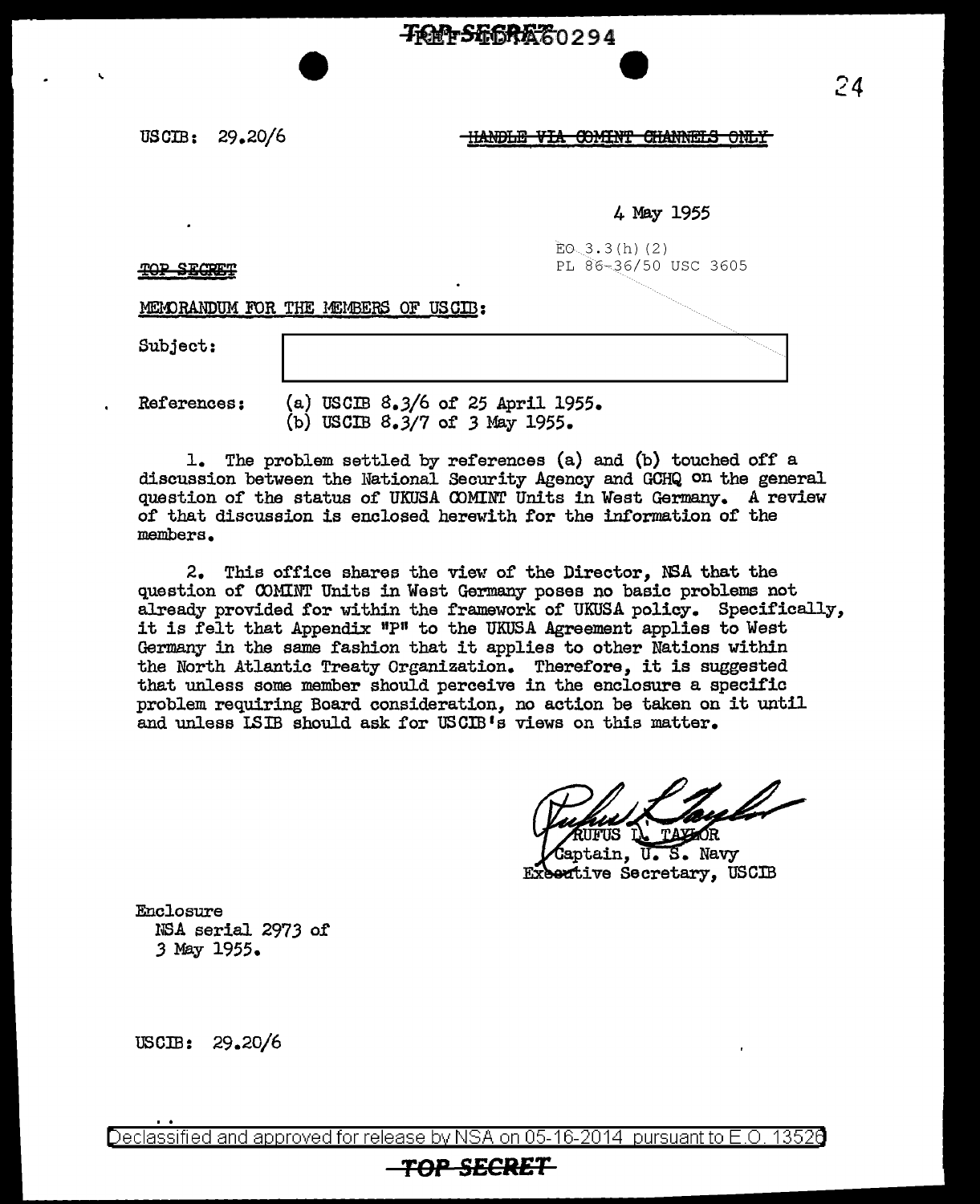**THE SECRETO** 294

NATIONAL SECURITY AGENCY WASHINGTON 25, D.C.

**HANDLE VIA COMINT CHANNELS ONLY** 

Serial: 2973

3 May 1955

T<del>OP SEGRET</del>

 $EO$  3.3 $(h)$  (2) PL 86-36/50 USC 3605

MEMORANDUM FOR THE EXECUTIVE SECRETARY, USCIB

SUBJECT: Status of UKUSA COMINT Units in West Germany

1. Reference is made to USCIR 8.3/6 of 25 April 1955 which sets forth certain conditions governing ISIB approval of a USCIB request for relocation of a U.S. Air Force These conditions stem from a reluctance on the part of British authorities in Germany to approve the request.

2. In order to provide the members of USCIB with more detailed background information, I have prepared a summary of recent developments on this subject, as reflected in an exchange of messages between the Director, NSA, and SUSLO, London.

3. On 23 March 1955, the Chief, NSA, Europe, was requested to make arrangements to have Army Security Agency. Europe conduct a 90-day

Coordination with SUSLO was directed in order to secure British concurrence with this proposal. It was emphasized that the proposal was for test purposes only and did not involve a request for permanent relocation; consequently USCIB-ISIB concurrence was not required at this time.

5. In reply, SUSLO was informed that the general tenor of the British views seemed to indicate that UKUSA were not in a secure status. He was asked whether any change was contemplated for existing UK units in the US Zone or vice versa.

TOP SECRET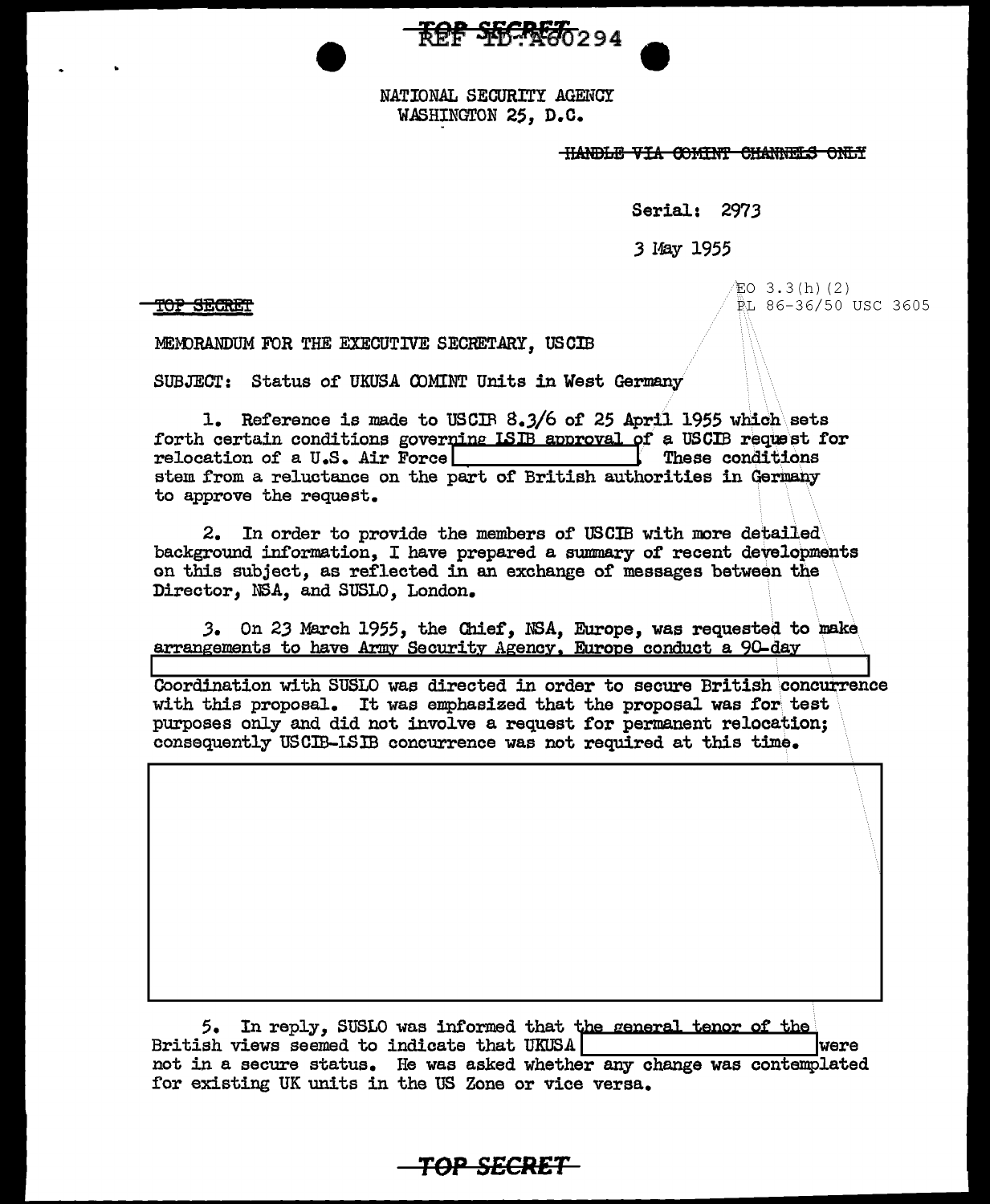-**FEY-SHEX290294** 

THORE TOP

Serial: 2973

**e** 

*3* May 1955

 $6.$  In a subsequent message to SUSLO, the following information was submitted for his guidance:

a. USCIB is not at present engaged in a study concerning the status of non-NATO units on the soil of a sovereign Germany.

b. The Department of State member of USCIB has expressed the view that final ratification of the status of forces agreement affecting West Germany will not have the effect of forcing the withdrawal of US forces from that country pending completion of NATO rearrangements.

c. USAREUR has stated there are no plans to relinquish any bases under its control to the West German Republic.

d. Chief, NS.A.EUR, has requested ODJGEUR and subordinate commands to keep him apprised of plans and/or programs that might change or affect the current or future status of US COMINT units in West Germany.

e. The Director, NSA, has addressed similar requests to the Department of Defense and the Army, Navy and Air Force.

 $f.$  NSA COMINT base requirements are included in the JCS "Survey of Joint US Base Requirements  $O_{11}$ tside Continental US." These requirements are reviewed annually in November. 'All US units presently based in Germany are covered in the most current version of this document.

7. On 18 April 1955, SUSLO (L) received the following informal analysis of the problem from Director, GCHQ, who indicated he would be required to submit his recommendations to LSIB shortly:

a. It is legally possible, as concerns West Germany, to leave the OOMINT units there under national control and say nothing, hoping no notice need be taken of their purely national function. It would seem dangerous and short signted, however, to leave the units in West Germany without proper authorization, because it would be discovered sooner or later and might cause acute difficulties.

b. Approval could be requested of the full NATO Council, including West Germany, for units to reamin under national control in West Germany. It would be preferable, however, not to go to the N.ATO Council, as approval would not be at all certain and would likely involve many other nationalities with possible inspection rights.

c. The units could be placed under SACEUR. This would seem to be the best choice because most British units concerned are already performing

## **TOP SECRE'f'**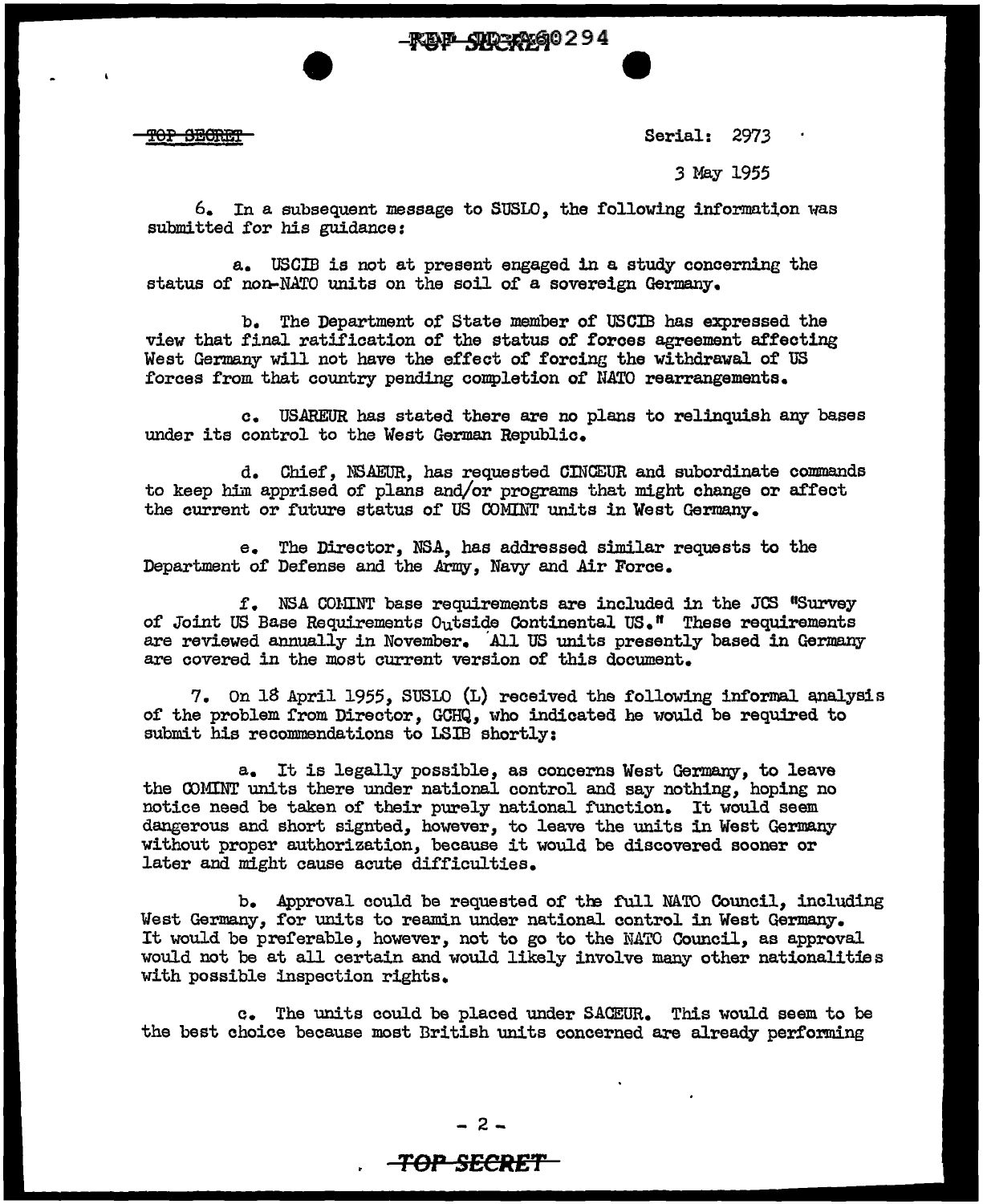<del>TOP SECRET</del>

Serial: 2973

*3* May 1955

a mission which in wartime would be a Shape  $"Y"$  mission. (It is recognized that US units in Europe are not all in a parallel position.) It is a good bet that SACEUR will be either a UK or US officer, with either a UK or US intelligence officer, hence we would be able to do business effectively. It is to be hoped that SACEUR would designate either a UK or US officer as Shape  $\mathbf{H}_1\mathbf{W}_1$  Officer, as his inspection authority could maintain security and provide, additionally, a view into French, Italian, etc.  $T_T$  units.

8. SUSLO suggested it would be helpful to the Director, GCHQ, in making his case before LSIB, if he could obtain an indication of US thinking on this problem in so far as US units in West Germany are concerned. SUSLO also requested our informal reaction to this analysis and proposed solution. It was emphasized that the Director, GCIIQ, intended to have ISIB-USCID consultations, in any case, so that each party would be fully aware of the other's proposed actions and would have an opportunity to comment on them.

9. In reply, the following comments were prepared by the Director, NSA, coordinated with STATE, OSD, CIA and the Executive Secretary, and transmitted to SUSLO:

a. Unilateral action on this matter by either US or UK should be avoided.

b. For the present, the US favors proposal (a) of the Director, GCHQ, since the legality of the units is unquestionable (see para 7 above). It is not considered likely that the West Germans will raise questions about these units in the near future. There are no illusions here but that the West Germans already know of the COMINT units involved and their function.

c. Director, GCHQ 1s course (b) seems unreasonable in that the NATO Council has no responsibility to either object or concur in the intrusion of other NATO nation units on the soil of still other UATO nations, outside of NATO commitments. We concur in the vicu that the problem should not be raised before the NATO Council. Security considerations, as well as a question of approval, are involved.

d. Placing the units under SACEUR, as recommended in course  $(c)$ , may be desirable but many complications are involved. For example, many US units are not of the type planned for inclusion in the Shape  $''Y''$ activity; Shape "Y" plans are principally war plans and peacetime implementation is dependent on political, military and technical COMINT developments. Further, it is felt that the security problem and the problem of command relationships would make acceptance of this course of uction difficult. At best, this alternative would be premature at this time.

- *3* -

## **TOP SECRET**